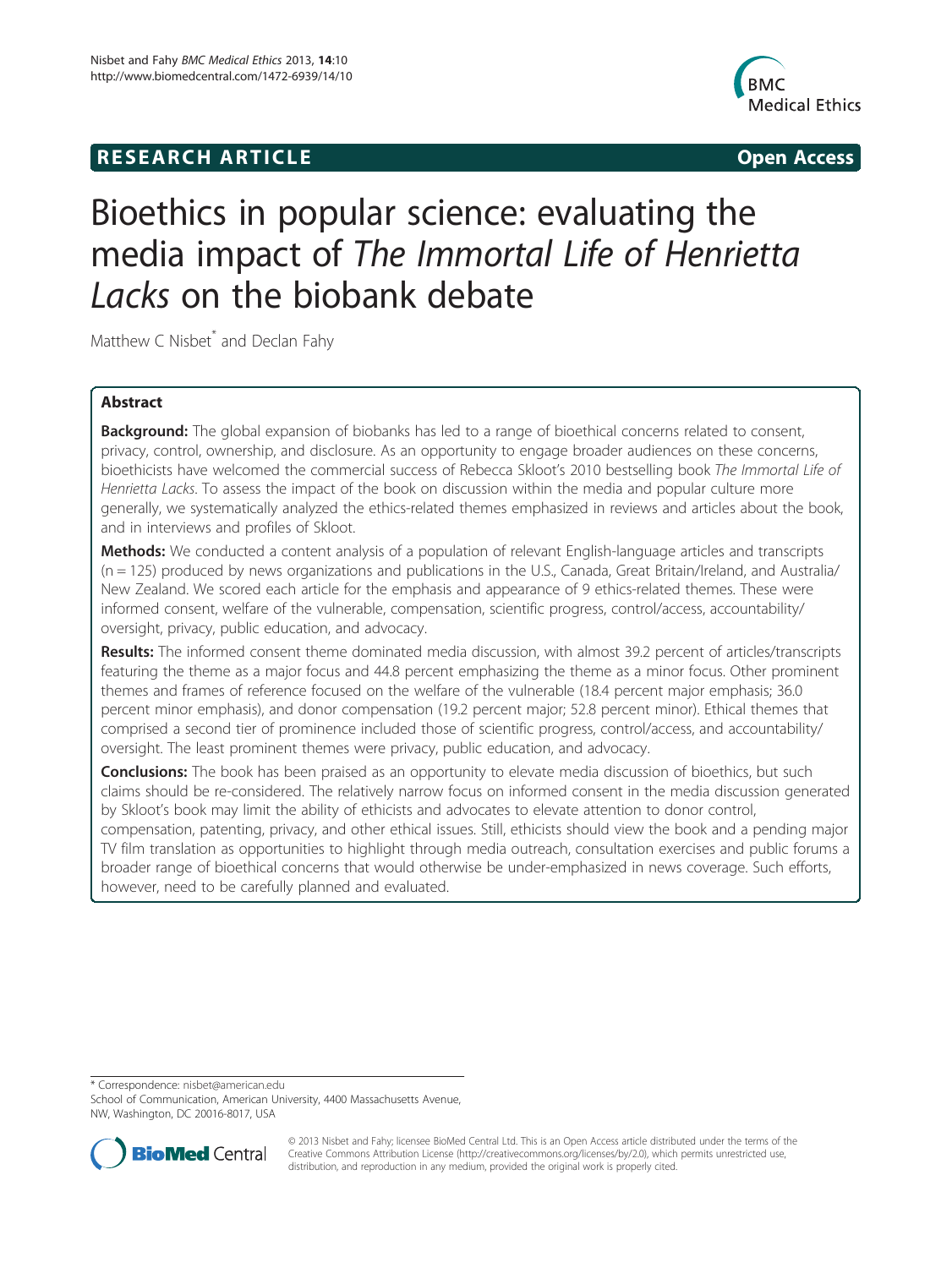## Background

More than \$1 billion has been spent on establishing biobanks worldwide [\[1](#page-7-0)] and the sector's commercial value is predicted to grow to more than \$2.25 billion by 2015 [[2\]](#page-7-0). At least 300 million human samples are stored in U.S. biobanks alone, and this number is estimated to be growing by at least 20 million a year. In the United Kingdom, a government-sponsored biobank launched in 2004 has already enrolled 500,000 donors, processing samples from 700 to 1,000 volunteers a day [\[3](#page-7-0)]. Yet as commercial repositories for tissues, fluids, genetic material, and correlated lifestyle data, biobanks raise a range of questions related to ethics, policy, and communication.

In a recent article at Nature Biotechnology, bioethicists and legal scholars note that "[a]lthough informed consent remains one of the most contested issues of biobank policy, other legal and ethical challenges also require careful attention" [[4](#page-7-0)]. These include the protection of vulnerable subjects, the safeguarding of privacy, the communication to donors of research results, conflicts over patenting, access, and the need for open science, and the rights of donors to retain a property claim or control over their tissues. Experts more critical of biobank procedures and policies, such as U.S. bioethicist Lori Andrews, have argued the need for a tissue-rights movement in which members of the public become "conscientious objectors in the DNA draft," a strategy intended to challenge status quo policy [[5,6\]](#page-7-0) p. 320. Negotiating all of these issues is complicated by a lack of clear national and international oversight [[4](#page-7-0)].

In this study, we examine the media discussion generated by the 2010 best-selling popular science book The Immortal Life of Henrietta Lacks by U.S science writer Rebecca Skloot [[5\]](#page-7-0). Many bioethicists and commentators have praised the book as a leading opportunity to constructively engage a broader public on the ethical issues related to biobanks and tissue research more generally. The book documents the story of Henrietta Lacks, a young African-American woman who died of cervical cancer at Baltimore, Maryland's Johns Hopkins Hospital in 1951. Skloot described how cells removed from the body of the mother of five without her permission as she lay dying were given the label HeLa and, for a reason still unknown precisely to scientists, became the first human cell line to survive outside the body, contributing ultimately to vaccines, drugs and treatments for polio, hemophilia, HIV and several forms of cancer. Skloot weaves together three connected narratives: the story of Henrietta's life; the story of how scientists used her cells to achieve extraordinary medical advances; and the story of how the Lacks family, particularly her daughter Deborah, struggled to come to terms with her mother's legacy. Running through these stories is the history of exploitation of African-Americans for research by the medical establishment in the United States.

Most biobanks today collect finite amounts of tissue, very few of which are made into "immortal" cell lines as was the case with HeLa. In addition, many biobanks do not use tissues removed during medical procedures, as was the case with Lacks. Yet the story presented by Skloot had the potential to generate a broader discussion in the media and among the public about the ethical concerns related to biobanks and tissue research, a discussion that Skloot herself attempted to generate in media interviews, in the afterward to her book, and in prominent freelance articles.

#### Biobanks as a communication challenge

In relation to biobanks and ethics, there are several major communication challenges. In order to effectively detect associations between genetic factors, environmental influences, and a specific disease, scientists require biobanks stocked with tens of thousands of samples. As a consequence, biobanks depend on participation from massive numbers of donors, who consent broadly to the use of their biological samples for a diversity of research purposes [\[7](#page-7-0)]. For example, in an effort to understand gene-environment interactions that influence disease across the U.S. population, the National Institutes of Health is considering a study that would involve 500,000 volunteers. Researchers would take biological samples and track subjects across a period of years and possibly decades. Without elevated attention and discussion of biobanks in the U.S., participation at the scale needed for the NIH proposed study is unlikely [\[8](#page-7-0)].

However, few members of the public have heard of biobanks, even though their own samples may already be stored or used by researchers. According to a survey analysis conducted in 2010, two-thirds of Europeans were unaware of biobanks, but those who had heard about the repositories were more likely to participate as donors and to give broad consent. The proportion of the public prepared to participate in biobanks varied by country and also depended in part on how much trust citizens in different countries placed in their respective governments. The authors of the European analysis suggest that increased media attention and debate can usefully contribute to greater knowledge and interest in biobanks. "Controversies don't seem to lead people to reject the idea of biobank research per se," they wrote. "Instead they facilitate the spread of information, and improve understanding and sharing of views on what is appropriate and acceptable use of samples." As they conclude: "What is needed is a dialogue with the public, to explain the purposes of biobanks and how they operate, and to give people an opportunity to voice their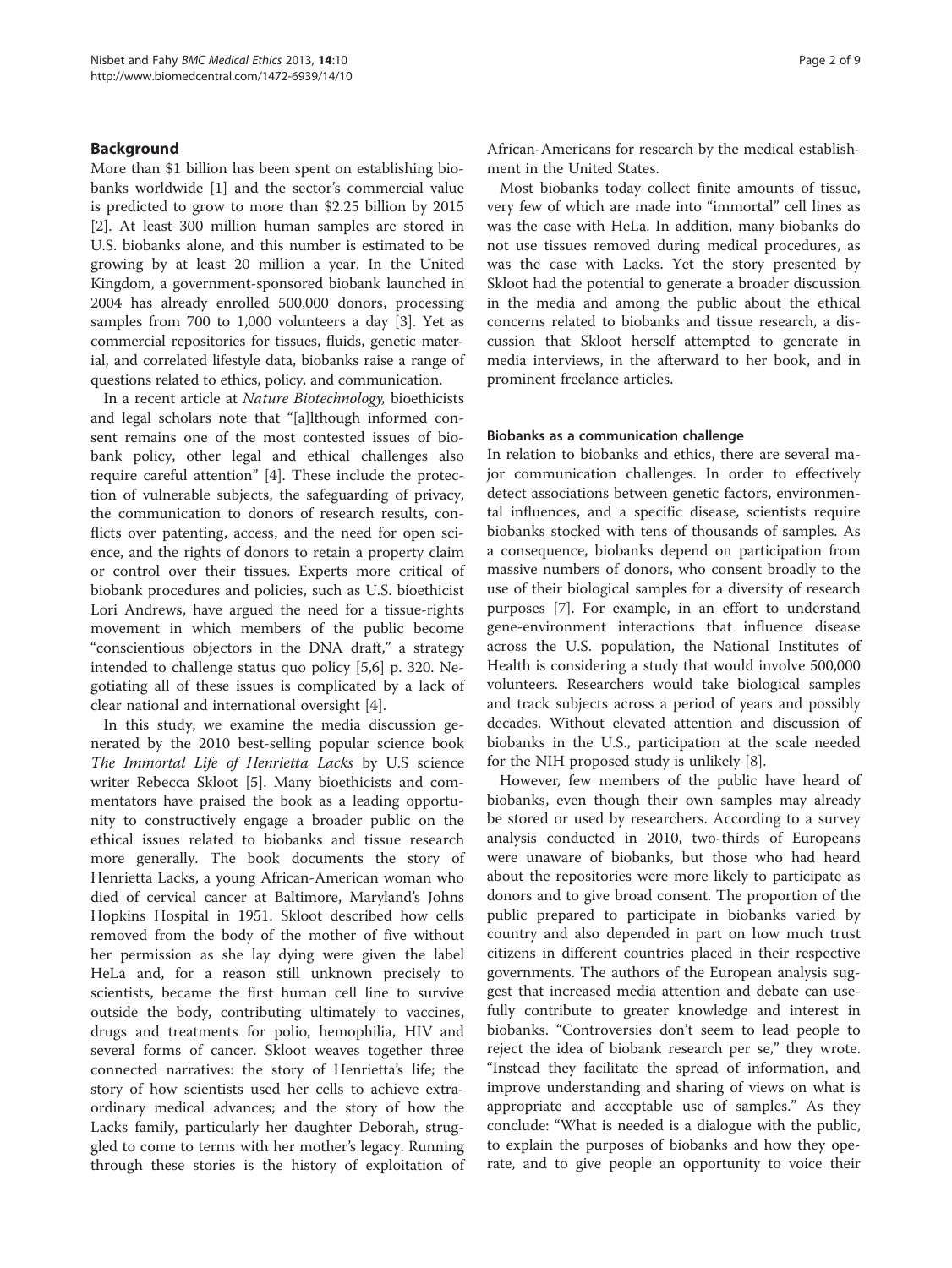concerns and conditions for their support and participation" [\[1](#page-7-0)].

Communication matters in other ways as well. A 2008 U.S. study employing 16 focus groups comprised of 141 subjects recruited from 6 different cities concluded that information and awareness are not only linked to a willingness to participate in biobank efforts examining geneenvironment interactions, but also to a strong preference that the public be given ongoing choices on how research results could be accessed. In this case, public awareness not only appears to create demand for greater donor control and empowerment, but also creates ethical, logistical, and communication challenges specific to the effective and responsible release of research results [[7](#page-7-0)].

Over the past decade, science organizations and institutions have increasingly turned to consultation exercises such as public meetings to facilitate public learning and dialogue about complex policy questions such as those posed by biobanks [\[9](#page-7-0)]. One notable study organized town meetings in 5 U.S. cities, consulting the public on biobank-related issues such as the protection of privacy, the sharing of research results, and the profits made by biotechnology companies [\[10](#page-7-0)]. Yet, as many previous studies suggest, even with increased investment in consultation exercises, the news and entertainment media remain the main forum through which the broadest and most diverse segments of the public are likely to learn about and form at least tentative opinions about complex biomedical topics. In this sense, consultation exercises provide the opportunity and means by which motivated members of the public can learn, discuss, and sort through ethical and legal issues related to biobanks. For much of the rest of the public, the news media and popular culture serve a surveillance function, calling their attention to an issue like tissue research, and in the process, defining its' significance [\[11\]](#page-7-0).

## The impact of a popular science best-seller

A major critical and commercial success, The Immortal Life of Henrietta Lacks appeared on the New York Times hardcover bestseller list for more than 11 months, and had sold, by 2011, more than 1.25 million copies in the U.S. alone. As of 5 August 2012, the book had been on the New York Times paperback non-fiction bestseller list for more than 18 months. The book is under development as an HBO film by producer Oprah Winfrey, and a young adult edition of the book is planned for readers ages 10 to 14 [[12\]](#page-7-0).

The New York Times wrote that the book is "from first page to last, a meditation on medical ethics – on the notion of informed consent, and on the issue of who owns human cells" [[13](#page-7-0)]. The Washington Post said the book was an investigation of "a social wrong committed by

the medical establishment" [\[14\]](#page-7-0). Britain's The Independent on Sunday described the book as "a case study of race and medical ethics, of the problems that plague black society..." [\[15\]](#page-7-0). Novelist Hilary Mantel, writing in The Guardian, noted: "The dark, inhuman face of unpoliced science shows itself throughout this story, side by side with the bright face of discovery and humanitarian advance" [\[16\]](#page-7-0). The U.S National Academies awarded the book a 2011 Keck Prize for science communication, and cited Skloot's work as: "A compelling and graceful use of narrative that illuminates the human and ethical issues of scientific research and medical advances" [\[17\]](#page-7-0).

Best-selling science books do not merely engage and educate readers, but they also make policy-related arguments, shape news coverage, and become a topic of wider cultural discussion [[18\]](#page-8-0). These books make complex scientific and ethical topics meaningful for audiences by presenting them in terms of specific themes and narratives. As organizing devices, narratives provide a specific temporal order of events, arranged in a dramatic plot, creating a rhetorical sequence which reaches a climax that leads to a resolution that helps audiences understand the moral lessons and conclusions to be taken from the story [\[19\]](#page-8-0). In other words, narratives make issues concrete and coherent, meaningful and memorable, emphasizing certain ethical themes and moral judgments over others [[20](#page-8-0)]. Yet, the choice by journalists like Skloot to focus on some ethical considerations while paying less attention to others can have important implications for how readers understand a complex topic like tissue donation and research [\[21](#page-8-0)].

In interviews related to her book, Skloot provided insight on the narrative choices and specific themes that she used to structure her book. She described, for example, the importance of telling a personal story. As Skloot told Niemen Reports: "Among other things, my book is the history of tissue culture and the evolution of bioethics told through the story of a family." The book's narrative arc "was really the story of Deborah [Lacks]: her struggle to learn who her mother was, to come to terms with the cells," said Skloot [\[22](#page-8-0)]. The commercial success and wide public interest in the book has been attributed strongly to the foregrounding of the Lacks' story. As a review in *The Sunday Times* (UK) by Bryan Appleyard, noted: "The primary narrative concerns race, poverty – financial and educational – and the abyss that divides the scientific understanding of the human body from the people's. It is her adoption of this primary narrative that makes Rebecca Skloot's book such a gripping read" [\[23\]](#page-8-0).

Yet by strongly foregrounding the individual case of Lacks, Skloot risked not only obscuring other important ethical issues but also limiting reader consideration of deeper questions related to biomedical research and the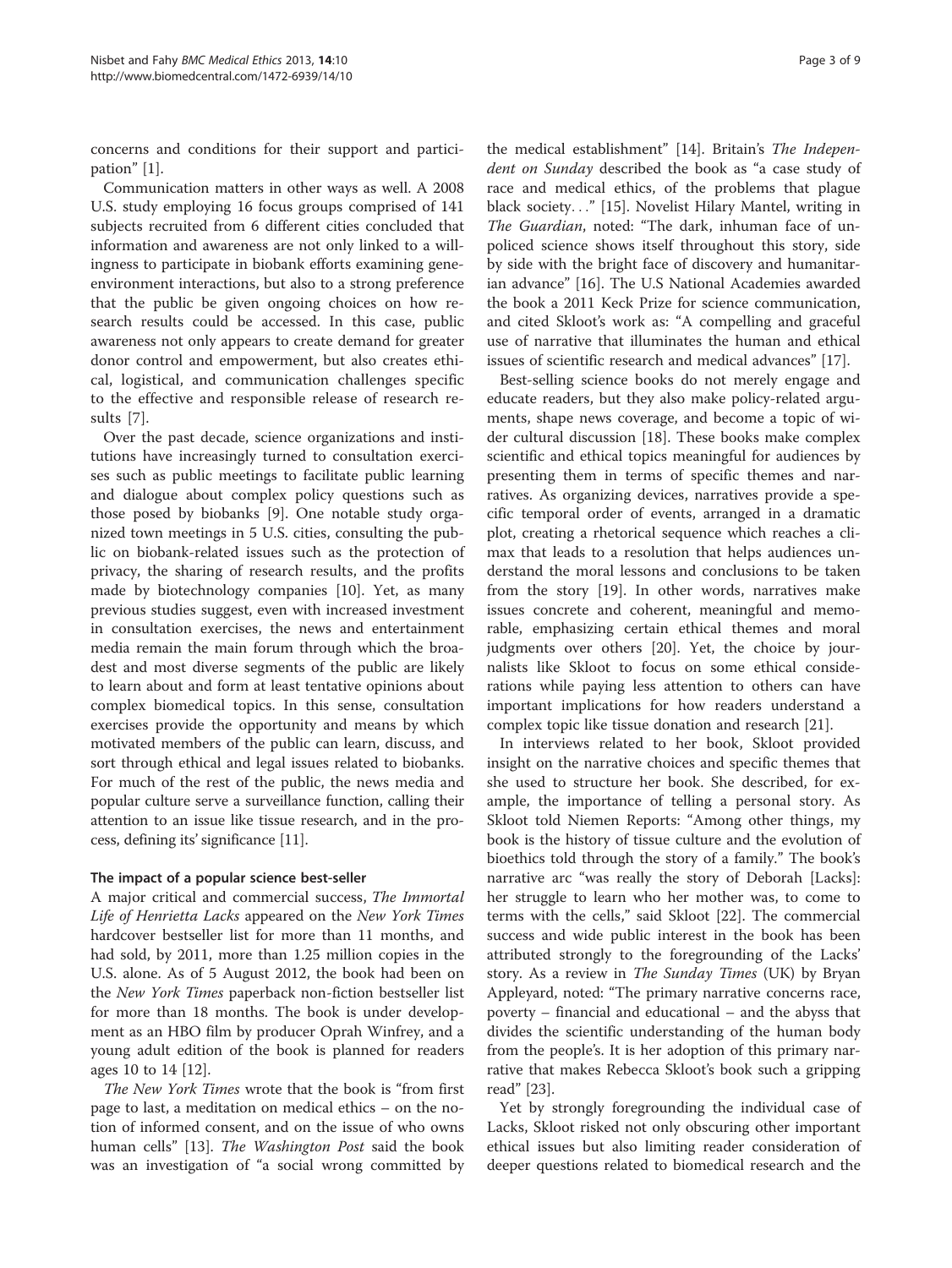growing demand for biobanks. In comments, for example, Skloot noted that she intended the book to serve as a warning about the dangers of treating life instrumentally and of the need to think broadly about history, policy arrangements, and governance. As she told the Wisconsin State Journal: "It's really important for scientists in general to think about the fact that there are human beings behind every biological sample that we use in a laboratory . . . Also, it's a story about how scientific progress happens faster than the regulations that govern it" [[24\]](#page-8-0). She also told The Calgary Herald that the book relates to several current health policy issues, including access to health care for minorities, science education, and the importance of scientists communicating with non-specialists [[25](#page-8-0)].

Skloot attempted to balance the personalized focus of the book's main narrative with a 13-page afterward that reads like a more broadly contextualized policy brief. Yet even in this case, Skloot makes specific choices about how to define the relevant ethical issues involved in tissue donation and research. As she writes:

There are, essentially, two issues to deal with: consent and money. For most people, knowing if and how their tissues are being used in research is a far bigger issue than profiting from them. Yet when this book went to press, storing blood and tissues for research did not legally require informed consent, because the law governing such things doesn't generally apply to tissue research [[5\]](#page-7-0) p. 317.

Her afterward and the specific themes emphasized mirror closely a 7,500 word feature that Skloot published at the New York Times Magazine in 2006. The feature, subtitled "The Tissue Industrial Complex," is noteworthy for not mentioning the Henrietta Lacks case, but instead foregrounding at the opening of the article the growth in tissue storage and a corresponding lack of clear regulatory and governing arrangements. Yet in defining more broadly the problem, Lacks again leads readers back to informed consent as the solution. The apparent implication is that as long as informed consent is satisfied, then other questions such as donor control become secondary. Consider a leading example from the article, in which she discusses two major historic cases:

"The difference between Ted Slavin and John Moore wasn't that Slavin owned his tissues and Moore didn't . . . The difference was information. Someone told Slavin that his tissues were special and that scientists might want them. So he was able to control his tissues by establishing his terms before anything left his body. In other words, he was informed, and he gave consent. In the end, the question isn't whether

people have the ability to control their tissues; it is how much science should be obligated (ethically and legally) to put them in a position to do so" [\[26](#page-8-0)].

To date, even among academics, there has been limited in-depth analysis of the book's substantive treatment of the ethical and policy questions related to tissue research, donation, and biobanks. An exception is an 18 June 2012 review essay that appeared at the conservative journal The New Atlantis. Writer Ari N. Schulman critiques efforts to allow the market to govern decisions about research, and warns that Skloot's emphasis may lead others to view informed consent as a "panacea" for a range of unaddressed ethical problems [\[27\]](#page-8-0).

In addition, there has yet to be a systematic analysis of how Skloot's book has been discussed in media reviews, coverage, and commentary. Given the importance of the media to how the broader public understands the nature of bioethics and biobanks specifically, along with the special role that best-selling science books can play in reaching wider audiences, the purpose of this study is therefore to systematically evaluate the ethical themes emphasized in the media coverage generated by the book.

## **Methods**

In order to determine relevant reviews, news stories, features, commentaries, profiles, and interviews generated by the publication, promotion, and success of Rebecca Skloot's The Immortal Life of Henrietta Lacks, we searched the LexisNexis and Factiva databases between January 1, 2009 and June 15, 2012, for English-language articles and transcripts containing in the full text the key words "Rebecca Skloot" or "Henrietta Lacks." The time period searched covers both advance promotion, the release of the hardcover edition, the release of the paperback edition, and the related promotional efforts by Skloot and her publisher. We individually reviewed each of the initially identified articles and transcripts, discarding duplicates or non-relevant articles. We then compared our remaining articles and transcripts to those listed by her publisher at Rebecca Skloot's promotional Web site, retrieving via the Web relevant articles or transcripts that were not included in the culled population.

This process resulted in a final population of 125 articles and transcripts. These included 52 book reviews, 43 news stories or features, 22 profiles or interviews of Skloot, and 8 editorials, columns, op-eds, or letters-to -the-editor. Of the print and Web articles, 88 appeared at newspapers, 9 at public affairs magazines such as The Economist or Slate, 7 at trade journals such as Library Journal or Publishers Weekly, 6 at science or medical journals such as Nature or The Lancet, 5 at news wire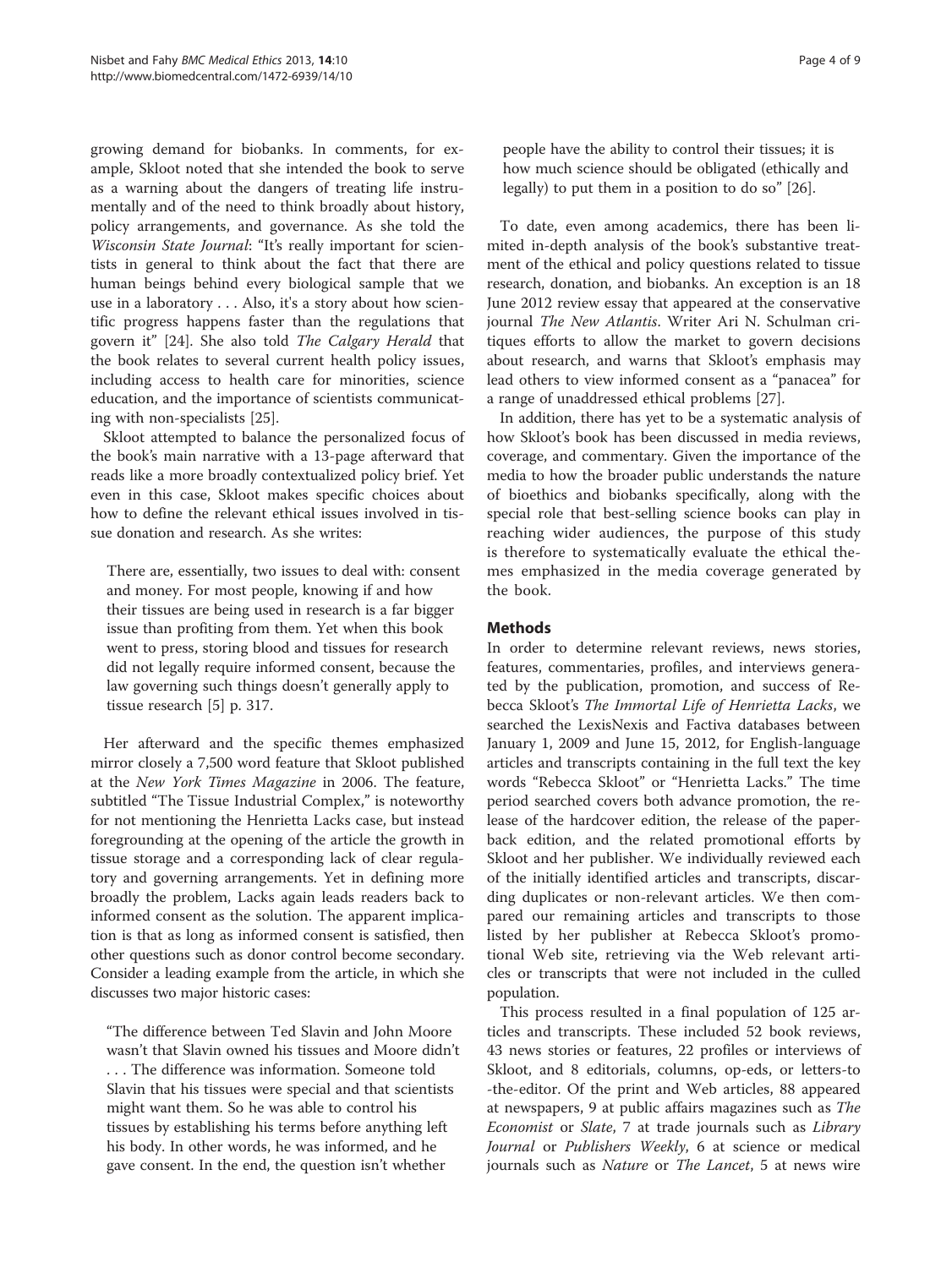services such as the Associated Press or Reuters, 2 at science magazines such as The New Scientist, and 1 at the magazine Entertainment Weekly. Among the programs retrieved, 4 were transcripts of interviews with National Public Radio affiliated programs such Science Friday or Fresh Air, and 3 were interviews with TV network programs at ABC News and PBS.

To assess the ethical themes featured in the articles, we developed a coding typology (see Table 1) by first reviewing key texts or articles that identify the major principles of bioethics [\[28,29\]](#page-8-0) as well as recent journal articles or reports specific to the ethical and policy implications of biobanks and tissue research [[1,4\]](#page-7-0). We further refined the typology by then comparing our preliminary categories to the themes emphasized by Skloot in her book and by similar works intended for a popular audience such as Lori Andrews' and Dorothy Nelkin's Body Bazaar: The Market for Human Tissue [[6\]](#page-7-0). We then evaluated the validity of the typology in a pilot study that informally reviewed the population of 125 articles and transcripts.

Based on a previously developed coding methodology for analyzing coverage of biotechnology debates, for each article or transcript, we scored each theme as "not present =  $0$ ," "present =  $1$ ," or "outstanding focus/appearing in the lede/headline" of the article/transcript =  $2$ [[30,31\]](#page-8-0). At the start of our coding process, we tested our inter-coder agreement on a sample of 40 of the articles and transcripts. Based on careful review and pilot testing, our eventual agreement on scoring decisions across themes was 80 percent or higher for the 40 articles scored in the sample. After establishing reliability, we then moved forward to individually code the rest of the articles and transcripts in the population.

## Results

As Table [2](#page-5-0) indicates, 39.2 percent of articles and transcripts featured discussion of informed consent as the major ethical issue relevant to the Lacks case, or tissue research more generally, or both. Another 44.8 percent emphasized the theme as a secondary concern. In total, 84 percent of articles or transcripts mentioned *informed* consent. As an example, consider this lede from a review at the liberal Mother Jones magazine: "When Henrietta Lacks – a poor, African American tobacco farmer from Virginia – checked into Johns Hopkins Hospital with cervical cancer in 1951, she had no idea that tissue removed from her body without her consent would become one of the most important resources in medical history" [\[32](#page-8-0)].

Though the theme of informed consent dominated popular discussion of the book, also prominent was an emphasis on the welfare of the vulnerable (18.4 percent major emphasis; 36.0 percent minor emphasis) and compensation (19.2 percent major; 52.8 percent minor). In total, 54.4 percent of the articles or transcripts analyzed mentioned ethical considerations related to welfare and 72 percent mentioned considerations related

| <b>Theme</b>                                                        | <b>Description</b>                                                                                                                                                                                                                                                           |  |  |  |  |
|---------------------------------------------------------------------|------------------------------------------------------------------------------------------------------------------------------------------------------------------------------------------------------------------------------------------------------------------------------|--|--|--|--|
| Welfare of Vulnerable, Sanctity of Person<br>(Welfare)              | Focus on possible mistreatment, exploitation of African Americans, other minority groups; low-income<br>groups, veterans or soldiers, children, elderly, sick, and/or concerns over defining the body as an object,<br>product, commodity, subject rather than a person.     |  |  |  |  |
| Informed Consent (Consent)                                          | Focus on notification/education of patient/donor. Discussion of lack of consent, or merits/weaknesses of<br>different consent models such as specific consent, broad consent, or presumed/opt-out consent.                                                                   |  |  |  |  |
| Compensation, Benefit, Profit Sharing<br>(Compensation)             | Focus on benefits to patient/donor including treatment, pay, or profit sharing; includes discussion of<br>fairness and balance between financial benefits to patient and profits made by scientists and industry.                                                            |  |  |  |  |
| Privacy, Discrimination, Sharing Results<br>(Privacy)               | Focus on protecting privacy and/or use of information to discriminate, and/or conditions under which<br>patient/donor should be notified of research result; ability of patient to express consent/desire to be<br>contacted; possible harm or benefit to patient or donor.  |  |  |  |  |
| Patient Control, Data Access, Patenting<br>(Control)                | Focus on patient/donor's ability to control research applications or uses; i.e. ability to withdraw<br>specimen from biobank or database; and/or researcher access and sharing of data; and/or discussion of<br>patenting of specific therapies and diagnostic tools.        |  |  |  |  |
| Accountability, Regulation, Oversight<br>(Accountability/Oversight) | Focus on nature or absence of regulatory rules, oversight of public and private biobanks, management<br>of tissue/DNA storage and use; and/or ability of patient/donor or third parties to seek regulatory or<br>legal action.                                               |  |  |  |  |
| Scientific, Societal Progress (Progress)                            | Focus on need for tissue/DNA donations and banking for scientific and social progress; emphasis on<br>benefits of progress outweighing concerns over informed consent and other possible ethical issues.                                                                     |  |  |  |  |
| Public Education, Consultation (Education)                          | Focus on need for government, experts, and institutions to educate the public about issues and/or<br>focus on need for direct public consultation and public/stakeholder involvement in decision-making.<br>Includes general reference to public opinion or beliefs.         |  |  |  |  |
| Advocacy, Activism (Advocacy)                                       | Focus on call for action for "tissue rights movement," and direct advocacy on the part of public and<br>social groups to challenge the status quo and to seek policies more in line with the public interest and/<br>or to shift away from culture of commercialization etc. |  |  |  |  |

### Table 1 Typology of ethical themes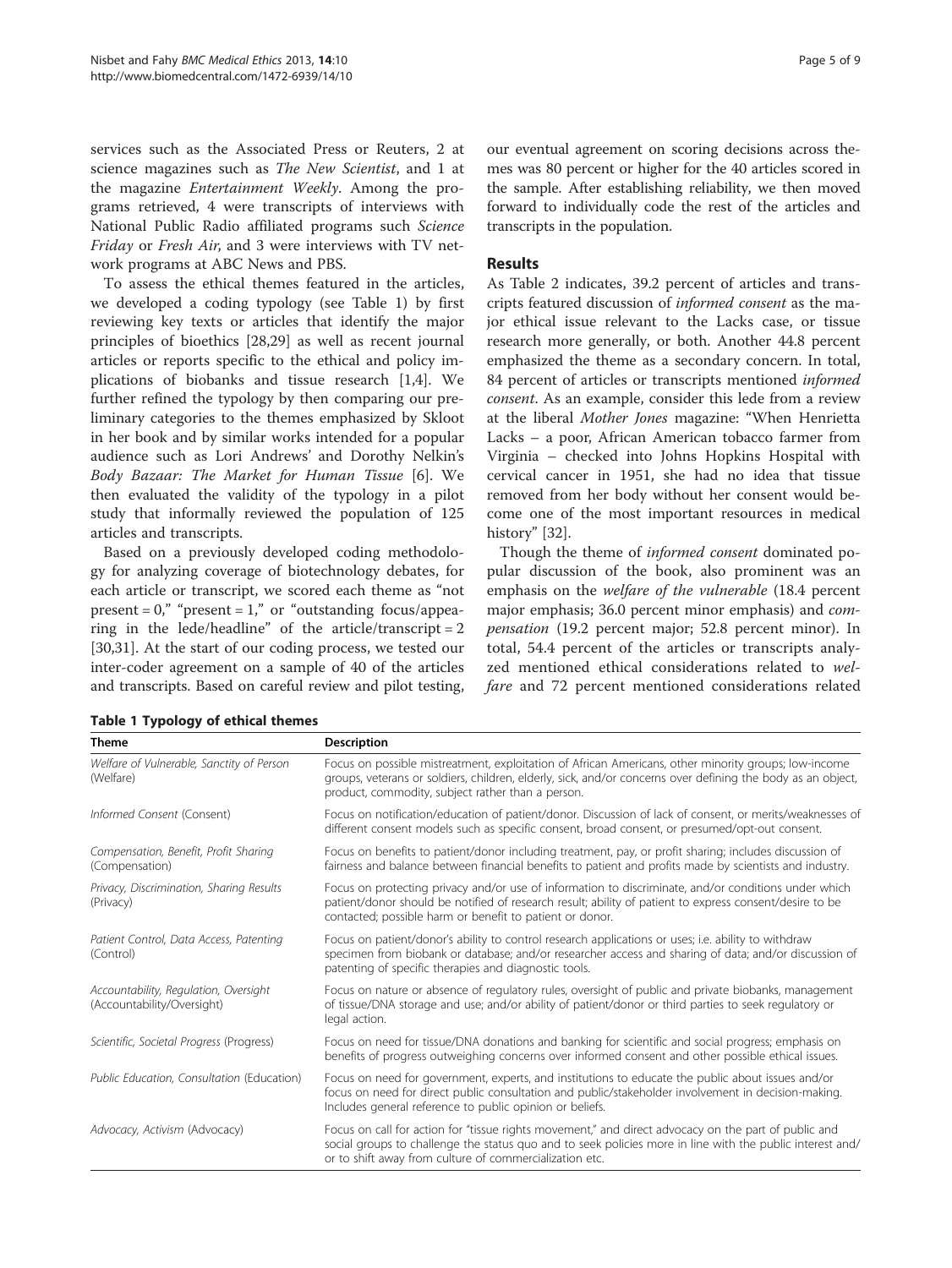<span id="page-5-0"></span>

| Table 2 Percentage of articles featuring major/minor |  |
|------------------------------------------------------|--|
| emphasis on ethical theme                            |  |

| <b>Theme</b>   | Consent |      |               |                                         |      | Welfare Compensation Progress Control |      |  |
|----------------|---------|------|---------------|-----------------------------------------|------|---------------------------------------|------|--|
| Major          |         |      |               |                                         |      |                                       |      |  |
| %              |         | 39.2 | 18.4          |                                         | 19.2 | 8.0                                   | 4.8  |  |
| N              | 49      |      | 23            | 24                                      |      | 10                                    | 6    |  |
| Minor          |         |      |               |                                         |      |                                       |      |  |
| %              |         | 44.8 | 36.0          |                                         | 52.8 | 26.4                                  | 18.4 |  |
| Ν              | 56      |      | 45            | 66                                      |      | 33                                    | 23   |  |
| Absent         |         |      |               |                                         |      |                                       |      |  |
| $\%$           |         | 16.0 | 45.6          |                                         | 28.0 | 65.6                                  | 76.8 |  |
| Ν              | 20      |      | 57            | 35                                      |      | 82                                    | 96   |  |
| Theme          |         |      |               | <b>Accountability Privacy Education</b> |      | Advocacy                              |      |  |
| Major          |         |      |               |                                         |      |                                       |      |  |
| $\%$           |         |      | .08           |                                         | 1.6  | 0.8                                   |      |  |
| Ν              |         |      | $\mathcal{I}$ | $\overline{2}$                          |      | $\mathcal{I}$                         |      |  |
| Minor          |         |      |               |                                         |      |                                       |      |  |
| %              |         | 26.4 | 12.8          |                                         | 6.4  | 4.0                                   |      |  |
| $\overline{N}$ | 33      |      | 16            | 8                                       |      | 5                                     |      |  |
| Absent         |         |      |               |                                         |      |                                       |      |  |
| %              |         | 73.6 | 86.4          |                                         | 92.0 | 95.2                                  |      |  |
| N              | 92      |      | 108           | 115                                     |      | 119                                   |      |  |

Note: Analysis based on coding of population of 125 articles. Each theme or frame of reference was coded as "not present =  $0$ ," "present =  $1$ ," or "outstanding focus/appearing in the lede/headline" of the article/transcript = 2. Analysis of population of relevant articles, so all differences are significant. Some cells may not total 100 due to rounding.

to compensation. In discussing the theme of welfare, many articles/transcripts alluded to the unethical treatment of blacks historically by the medical establishment in the U.S. Specific to compensation, many reviewers or journalists noted - as Skloot does - the contrast between the profits generated by HeLa cells, and Lacks' family inability to afford health insurance.

Ethical themes that comprised a second tier of prominence included scientific progress, patient control, and accountability/oversight. Thirty-four percent of articles and transcripts emphasized scientific progress, 23.2 percent emphasized control, and 26.4 percent emphasized accountability, though few featured these three themes as major considerations.

An example of the argument that scientific progress should be given greater weight than other ethical considerations appears in a news story run by the trade publication Internal Medicine News. In this case, a scientist is quoted as expressing concern over the attention that the book has generated: "Rebecca Skloot's book on Henrietta Lacks 'has raised sensitivity' for many people about the potential ethical and confidentiality dangers of biomedical research 'without a counterbalancing, responsible story being told about the benefits' of this research...'" [\[33\]](#page-8-0).

In emphasizing the theme of control, a review at the Winnipeg Free Press noted: "The courts have decided that once a bit of tissue is removed from our bodies, we lose all ownership rights and are not entitled to share in any profits derived. Even our own genes have been patented for private gain, preventing the development of cheaper and more effective methods to diagnose and treat disease as breast cancer" [[34\]](#page-8-0).

The theme of *accountability* is emphasized in an interview with Skloot published by the Atlanta Journal Constitution. When asked if an individual's tissue today could be used without consent, Skloot replies: "There are certain laws that say you have to be informed when scientists do certain things. What happened with Henrietta's family, a scientist coming to them just to do research, they would have to have permission for that. But everything else is pretty loose." [emphasis added] [\[35\]](#page-8-0).

Finally, far less prominent themes included *privacy*, public education, or advocacy with fewer than 15 percent of articles mentioning these important ethical considerations and very rarely as major points of emphasis. The theme of *privacy* appears, for example, in a report on the PBS program Religion & Ethics Newsweekly which focused on the issue of tissue donation, quoting bioethicist Jonathon Moreno: "If you take some of my tissues, my cells, and do genetic analysis, you're learning not just about me, but in some measure, at least, you're learning about my relatives. So we have to be very sensitive to the prospects of stigmatization" [\[36](#page-8-0)].

Education was addressed, for example, in a news story run by Reuters, though in cautionary terms: "As it is, Skloot said scientists fear logistical headaches if they start relinquishing control and giving out a lot of information to the general public. Patients may veto research projects involving their cells due to ethical qualms, for instance, or may demand revenues" [[37\]](#page-8-0). The theme of advocacy and activism, meanwhile, is used in the closing paragraph of a review of the book in the New York Times: "The notion of 'tissue rights' has inspired a new category of activists. The question that comes up repeatedly is, if scientists or companies can commercialize a patient's cells or tissues, doesn't that patient, as provider of the raw material, deserve a say about it and maybe a share of any profits that result? Few people these days may be willing to take no for an answer" [\[38](#page-8-0)].

In Table [3](#page-6-0), we examined the correlations among themes, an indicator of how themes might have been packaged together in discussion to offer a diagnostic (i.e. problem definition) and prescriptive (i.e. problem solution) account of the Lacks case or tissue research more generally. In this case, two distinct groupings of ethical themes appeared across articles. First, most prominently, discussion of consent, welfare, and compensation often appeared together in the same article,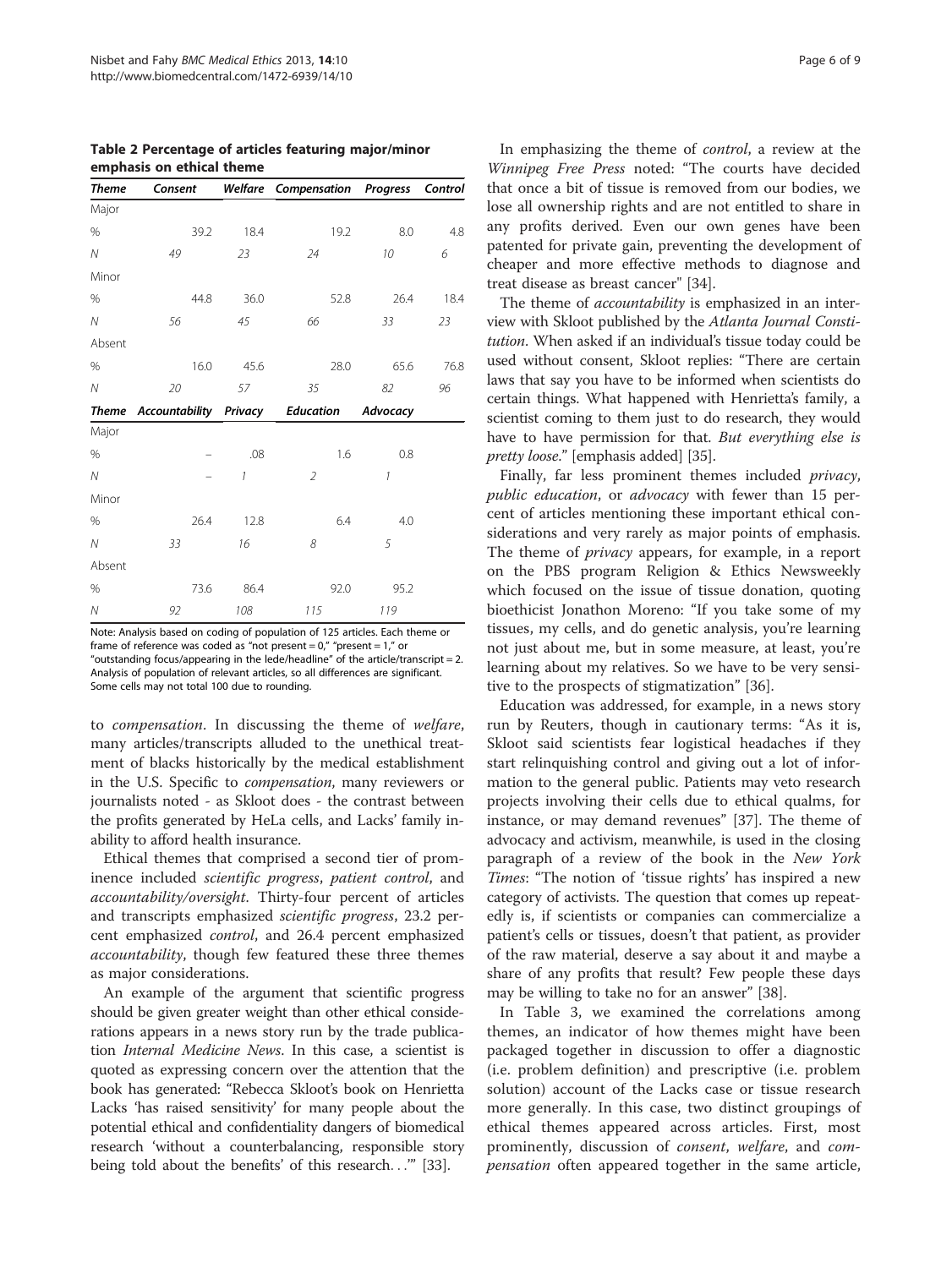|                    | (1)<br>Cons |         | (2)    | (3)  | (4)<br>Prog | (5)<br>Cont | (6)<br>Acct | (7)<br>Priv | (8)<br>Edu | (9) |
|--------------------|-------------|---------|--------|------|-------------|-------------|-------------|-------------|------------|-----|
|                    |             |         | Welf   | Comp |             |             |             |             |            | Adv |
| (1) Consent        | 1.00        |         |        |      |             |             |             |             |            |     |
| (2) Welfare        | $.26***$    | 1.00    |        |      |             |             |             |             |            |     |
| (3) Compensation   | $.26***$    | .15     | 1.00   |      |             |             |             |             |            |     |
| (4) Progress       | $-.01$      | .02     | .11    | 1.0  |             |             |             |             |            |     |
| (5) Control        | $.19*$      | $.20*$  | .05    | .16# | 1.00        |             |             |             |            |     |
| (6) Accountability | .16#        | .00     | .09    | .14  | $.27***$    | 1.00        |             |             |            |     |
| (7) Privacy        | .11         | .13     | $-12$  | .06  | $.28***$    | $.24***$    | 1.00        |             |            |     |
| (8) Education      | .05         | $-0.09$ | $-.01$ | .16# | $.26***$    | $.36***$    | $.31***$    | 1.00        |            |     |
| (9) Advocacy       | .00         | $-0.02$ | .14    | .15  | $.23***$    | $.29***$    | $-0.09***$  | $.21*$      | 1.00       |     |

<span id="page-6-0"></span>Table 3 Correlations among ethical themes

Note: Analysis based on coding of population of 125 articles. Each theme or frame of reference was coded as "not present = 0," "present = 1," or "outstanding focus/appearing in the lede/headline" of the article/transcript = 2. For analysis of correlations among themes, "outstanding focus/appearing in lede/headline" and "present categories" were combined, leaving a dichotomous measure where "1 = theme present" and "0 = theme not present".

as indicated by their significant and positive correlations. Similarly, a focus on welfare and control also tended to appear together as themes in articles. This suggests that when describing the risks from biomedical research posed to vulnerable populations and individuals, that the themes of consent, compensation, and control tended to be discussed as remedies or courses of action.

Second, though discussed much less frequently, an alternative diagnostic and prescriptive framing of tissue donation and research also appeared in articles. Specifically, accountability, education, and advocacy all correlate significantly and in the positive direction. Similarly, *priv*acy correlates with accountability and education, though not with advocacy. This suggests that when issues related to accountability/oversight or privacy were raised as ethical concerns, the need for either public education or advocacy, or both, were also likely offered as solutions or courses of action.

Finally, we examined differences in the prominence of ethical themes by article/transcript type. Reviews (28.8%), stories/features (12.5%), and opinion articles (14%) were more likely than profiles/interviews (4.5%) to feature a major/lede focus on the welfare of the vulnerable as an ethical theme. Opinion articles (37.5%) were more likely than other article types to feature a major/lede focus on considerations of control, an ethical dimension that was otherwise rarely emphasized.

## Conclusion

Our analysis indicates that media reviews, profiles, and stories reflected the major ethical themes emphasized by Skloot in her book and publicity efforts. These included an overwhelming focus on issues related to informed consent, the welfare of the vulnerable, the treatment of individuals as people rather than mere subjects, and considerations of compensation and profit sharing. Less frequently emphasized themes included discussion of

the conditions under which the need for scientific progress should outweigh other ethical concerns, the control that donors might have over their specimens, the balance between patenting and access to research, and accountability or oversight relative to current policies and procedures. Rarely mentioned or emphasized were considerations related to donor privacy and access to research results, to public education, or to the role of advocacy and activism.

Relative to understanding the direct impact of Skloot's book on public judgments, our findings should be interpreted cautiously. Our study identified the range of arguments and themes that were most readily available via the media for the public to draw upon in forming opinions and making decisions. These findings, however, should be paired with direct audience research employing surveys, focus groups, in depth interviews and other methods. In coding the results of open-ended surveys, however, the typology of themes that we developed can be usefully applied. The coding scheme can also be used in future research related to media coverage and policy discourse specific to biobanks, including the type of discourse that takes place at public meetings and events.

Given the nature of our study, it is also not possible to say with confidence if Skloot's book was the principal driver of the focus on informed consent in reviews, profiles, news stories, and opinion articles. Journalists and reviewers are not only influenced by the content of the book (and related publicity materials), but also by broader cultural and political discourses about biomedical research. Yet regardless of the factors ultimately responsible for the strong emphasis on informed consent, the narrow focus may in fact limit the ability of ethicists and advocates to elevate attention to donor control, compensation, patenting, privacy, and other ethical issues. In this regard, even though some scientists have voiced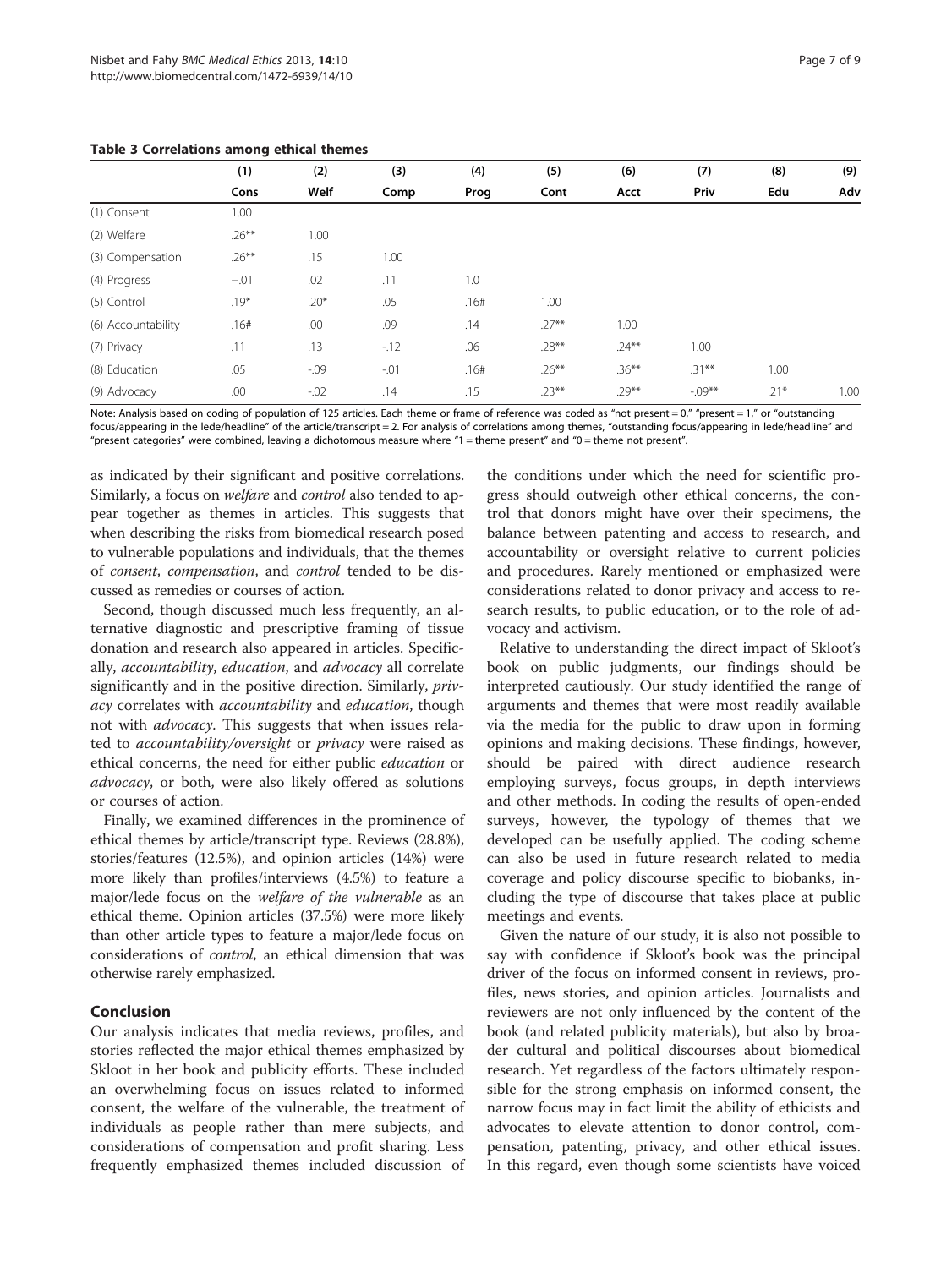<span id="page-7-0"></span>concerns that Skloot's book might disrupt current policy arrangements specific to tissue donation and research, our findings suggest that the book may in fact serve to reinforce them.

There are other important implications for the journalistic treatment and communication of bioethics to the broader public. First, in contrast to the emphasis that has been placed on public education to ensure broader participation and enrollment in biobanks, media discussion of the book involves little to no emphasis on a role for the public. This may be in line with a view of the book by journalists and reviewers as mainly a cultural commodity and entertainment product to be reviewed, rather than an important opportunity to discuss biomedicine more broadly. Skloot herself has been acclaimed as a model of marketing and self-promotion, and media discourse for the most part characterizes the public as spectators and consumers rather than as active participants in an emerging policy debate.

Similarly, because discussion of the book occurred largely in reviews, author interviews and profiles, the book has yet to serve as a catalyst for in depth news coverage of biobanks and related issues. Extended public radio interviews, however, did allow for richer discussions of bioethics than were featured in the arts and culture section of other news organizations. The greater attention in opinion articles to ethical themes related to control, access, and patenting suggests that opinion writers and editors more so than other journalists viewed it as their role to use Skloot's book as an opportunity to raise a broader set of ethical questions. These types of discussions have the potential to contribute to public understanding of the complex ethical issues related to biobanking, especially as there is a lack of consensus on these questions, including the meaning of consent, among both the public and experts [[39](#page-8-0)].

Yet despite this potential, the book has yet to prompt journalistic investigations of informed consent policies and practices, has resulted in very few backgrounders on the ethical and policy issues involved, and has generated little attention to the global growth of biobanks specifically. The best-seller has been hailed as an opportunity to elevate discussion of bioethics in the media more generally, but the failure so far to catalyze these types of stories – along with the narrow framing of ethical issues featured in coverage of the book – suggest that such claims should be re-considered.

Finally, the success of the book should demonstrate to bioethicists and scientists that there is an intense public appetite for compelling narratives about advances in medical research and the ethical issues involved. As has been done in some university reading initiatives, the book's popularity can serve as the starting point for community dialogue and discussion of a broader and more diverse set of ethical themes and frames of reference. With a major HBO film expected, the film may further widen the scope of public interest and the opportunity for engagement. Such efforts, however, need to be carefully planned and evaluated. Ethicists, scientists, and others should view subsequent media manifestations of the book as opportunities to highlight bioethical issues that would otherwise be under-emphasized in news coverage, commentaries, and reviews.

#### Competing interests

The authors declare that they have no competing interests.

#### Authors' contributions

MCN and DF contributed to the design of the study, the collection, analysis and interpretation of data, and the writing of the manuscript. MCN performed the statistical analysis. Both authors read and approved the final manuscript.

#### Authors' information

MCN is Associate Professor of Communication and Co-Director of the Center for Social Media at American University. His research investigates the role of communication in policymaking and public affairs, focusing on debates related to environmental science, emerging technologies, and biomedicine. DF is Assistant Professor at American University's School of Communication, where his research centers on emerging methods and models of science journalism and the role of scientists in popular culture.

#### Received: 16 August 2012 Accepted: 19 February 2013 Published: 28 February 2013

#### References

- 1. Gaskell G, Gottweis H: Biobanks need publicity. Nature 2011, 471:159-160.
- 2. Vaught J, Rodgers J, Carolin T, Compton C: Biobankonomics: developing a sustainable business model approach for the formation of a human tissue biobank. J Natl Cancer Inst Monogr 2009, 42:24–31.
- 3. Eisman E, Haga SB: Handbook of Human Tissue Sources: A National Resource of Human Tissue Samples. Santa Monica, CA: RAND; 1999.
- 4. Thomas Scott C, Caulfield T, Borgelt E, Illes J: Personal medicine the new banking crisis. Nat Biotechnol 2012, 30:141–147.
- 5. Skloot R: The Immortal Life of Henrietta Lacks. New York: Crown; 2010.
- 6. Andrews L, Nelkin D: Body Bazaar: The Market for Human Tissue in the Biotechnology Age. New York: Crown; 2001.
- 7. Murphy J, et al: Public expectations for return of results from large-cohort genetic research. Am J Bioethics 2008, 8(11):36-43.
- 8. Genetics and Public Policy Center receives funding for public consultation project. [http://www.dnapolicy.org/news.release.php?](http://www.dnapolicy.org/news.release.php?action=detail&pressrelease_id=134) [action=detail&pressrelease\\_id=134](http://www.dnapolicy.org/news.release.php?action=detail&pressrelease_id=134).
- 9. Einsiedel E: Public engagement and dialogue: A research review. In Handbook of public communication on science and technology. Edited by Bucchi M, Smart B. London: Routledge; 2008:173–184.
- 10. Williams S, et al: The genetic town hall: Public opinion about research on genes, environment, and health. Baltimore, MD: Johns Hopkins University Genetics & Public Policy Center; 2009.
- 11. Nisbet MC, Scheufele DA: What's next for science communication? Promising directions and lingering distractions. Am J Bot 2009, 96:1767–1778.
- 12. Bancroft C: Fascination, at the cellular level. Edmonton J 2011, 1:B4.
- 13. Garner D: A woman's undying gift to science. New York Times 2010, 3:C1.
- 14. Roston E: She changed medicine, but her family can't afford health care. The Washington Post 2010, 31:B01.
- 15. Cornwell R: The incredible story of the most important woman in the history of modern medicine. The Independent on Sunday 2010, 7:36.
- 16. Mantel H: Henrietta's legacy: Hilary Mantel traces one woman's extraordinary medical afterlife. The Guardian 2010. Review:7
- 17. National Academies Communication Awards 2011 Winners and Finalists. [http://www8.nationalacademies.org/onpinews/newsitem.aspx?](http://www8.nationalacademies.org/onpinews/newsitem.aspx?RecordID=01052012a) [RecordID=01052012a](http://www8.nationalacademies.org/onpinews/newsitem.aspx?RecordID=01052012a).